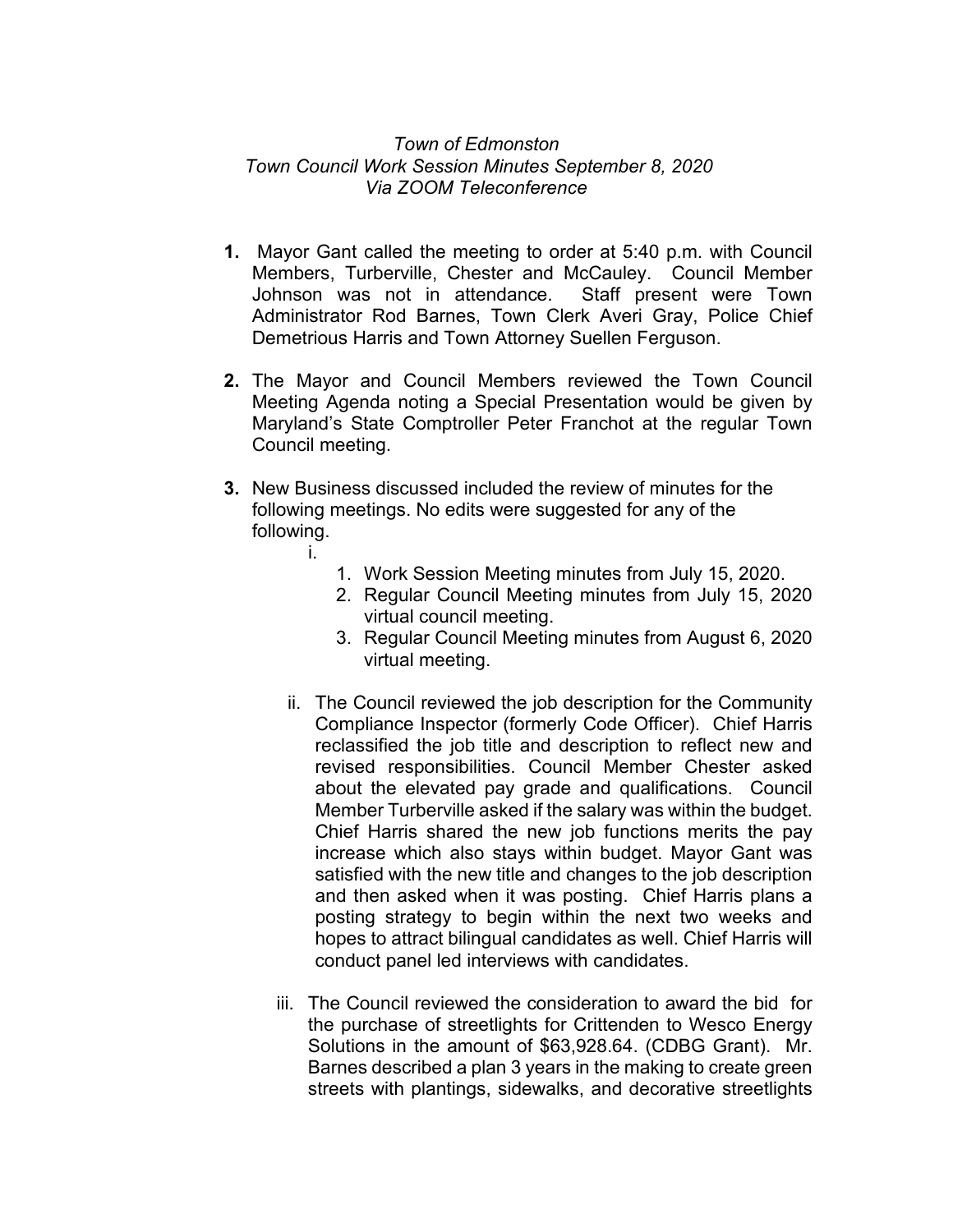matching those of Decatur. The lighting is planned for placement 4 for each street of  $51^{st}$  &  $52^{nd}$  and  $51^{st}$  Place. There will be a light at mid-block also. Council Member Chester asked if there is a standard amount of lighting and if a visual plan would be available to residents. Council Member Turberville asked if residents have been made aware of the plan and when the work will occur. Mr. Barnes indicated there has been a lot communicated with residents about the plan with much more to be shared once the engineering plan has been approved by the state. The work will begin in late Fall.

- iv. The Council reviewed the purchase of green power at a proposed 5-year savings from Consternation Energy. Mr. Barnes shared that Consternation Energy, a competitor to Pepco, would provide electricity for streetlights for the Town through wind power. It is proposed that the yearly savings could be over \$3900 with a 5-year savings estimate over \$15K. Subject to approval, contract language would need to be modified. Council Member Chester asked if the Town was locked into a 5-year plan and Council Member McCauley asked if the rate was adjustable or fixed. Town Attorney Ferguson indicated a buy-out applies if the contract is terminated and she shared rate information within the document. Mayor Gant commented that if we were to decide to move forward, it would show the Town's commitment to using "green power".
- v. The Council reviewed the consideration of the lease purchase of body worn camera equipment for the Police Department was (LGIT Grant). Chief Harris shared that the LGIT Grant of \$5,000 will be used toward the purchase of body cameras under a new Service agreement with the Axon company. The previous company used by PD is no longer servicing the equipment the department currently has and the cameras are not functioning. Council Member Turberville asked if other quotes were considered. Chief Harris indicated other company quotes were reviewed but chose Axon for their expertise in the industry and benefits the agreement includes. It is a 10-year contract and includes a refresher clause that provides upgrades to "cloud" storage for footage, data update and training. Chief Harris is looking into the possibility of a lower interest rate with First Government Lease Co. as well, he will seek grants to assist with the purchase. Council Member Chester wanted clarification of documents being reviewed and Mayor Gant and Attorney Ferguson asked for copies of the Service agreement with Axon to review. Chief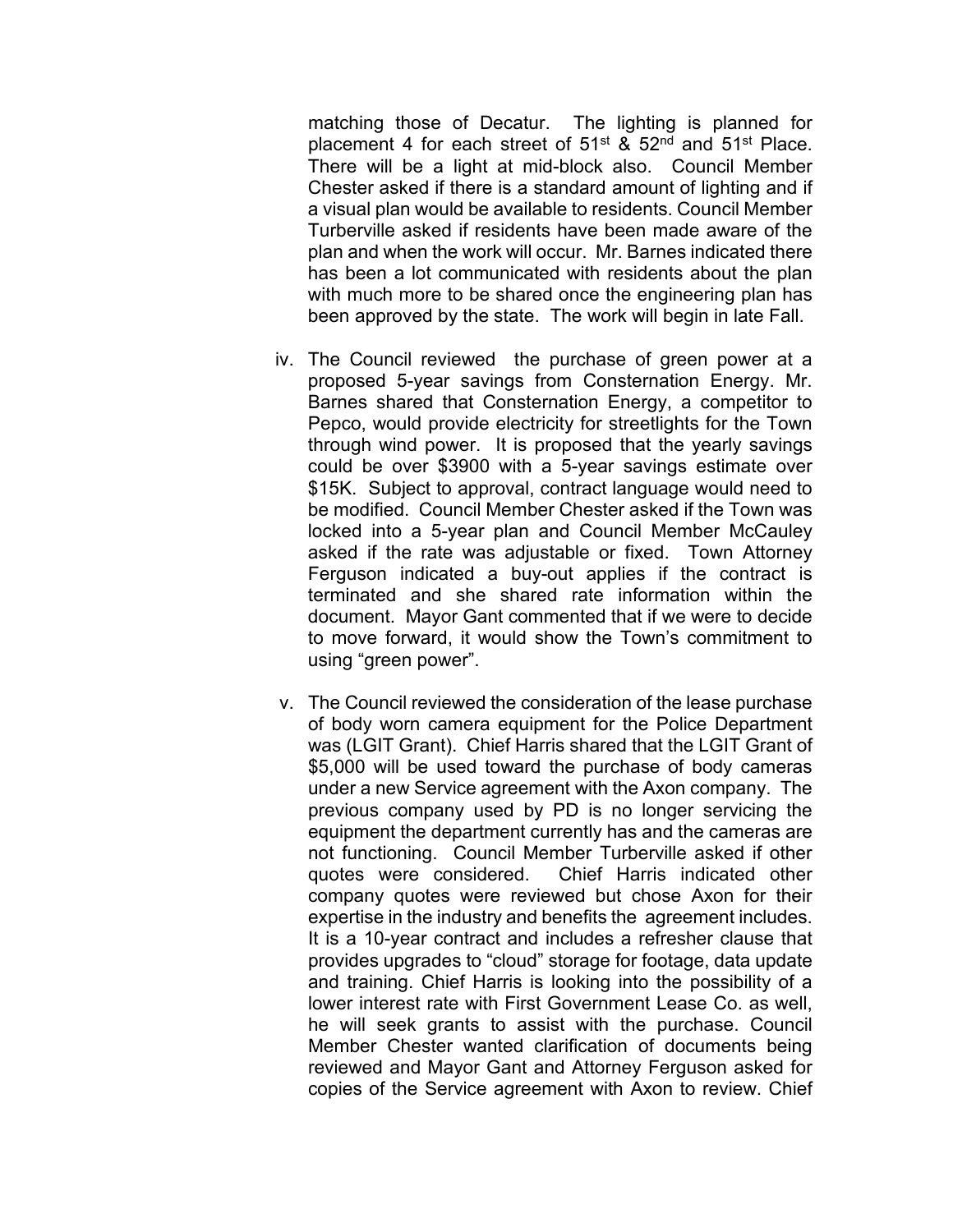Harris also indicated that the camera system prohibits cameras from being turned off and the system turns on automatically if a weapon is used. Mayor Gant noted the importance of the body cameras to protect both the resident and police also mentioning numerous cases in police departments where protocol was not followed. Council Member Turberville asked if a witness asks for cameras to be turned off and she and Council Member Chester asked about the policy for body cameras. Chief Harris indicated the cameras are designed not to be turned off and if attempted it would be flagged and he would be notified. He could then determine at that point on how to proceed. He also said the camera use policy needs updating. Council Member Turberville recommended not moving ahead until the lease, service agreement and camera policy were in place. Council Member McCauley suggested moving forward with the purchase but do not put cameras in use until the policy is in place. Chief Harris also noted that the officers would be trained and certified before body cameras are used. Copies of the Service agreement with Axon will be provided to the Mayor and Council for review.

- vi. The Council reviewed the consideration of the agreement to work with LA PEREZ Consulting for government and community relations services. Mr. Barnes shared information about the consulting company work lobbying on behalf of the Town at the state and county legislatures for grant dollars for economic development and other purposes. Their costs would be \$45,600 a year. Council Member Turberville asked about our objective in using LA PEREZ. Council Member McCauley asked what other Towns have worked with LA PEREZ. Council Member Chester suggested the Council could specify the tasks needed by LA PEREZ and not place them on retainer status. Mayor Gant offered that this company has provided services for the County Council and groups such as PGCMA. It was agreed to table moving forward until it is clearer as to what the Town needs and what LA PEREZ can provide.
- vii. The Council reviewed the consideration to approve the establishment of a Police Reserve Program for the Town of Edmonston. Chief Harris wants to implement this program to maximize coverage for the Town. It is a volunteer staff working 15 – 20 hours a week with yearly training provided. Once that field training is done the volunteers can work on their own. Council Member Chester asked about the turnover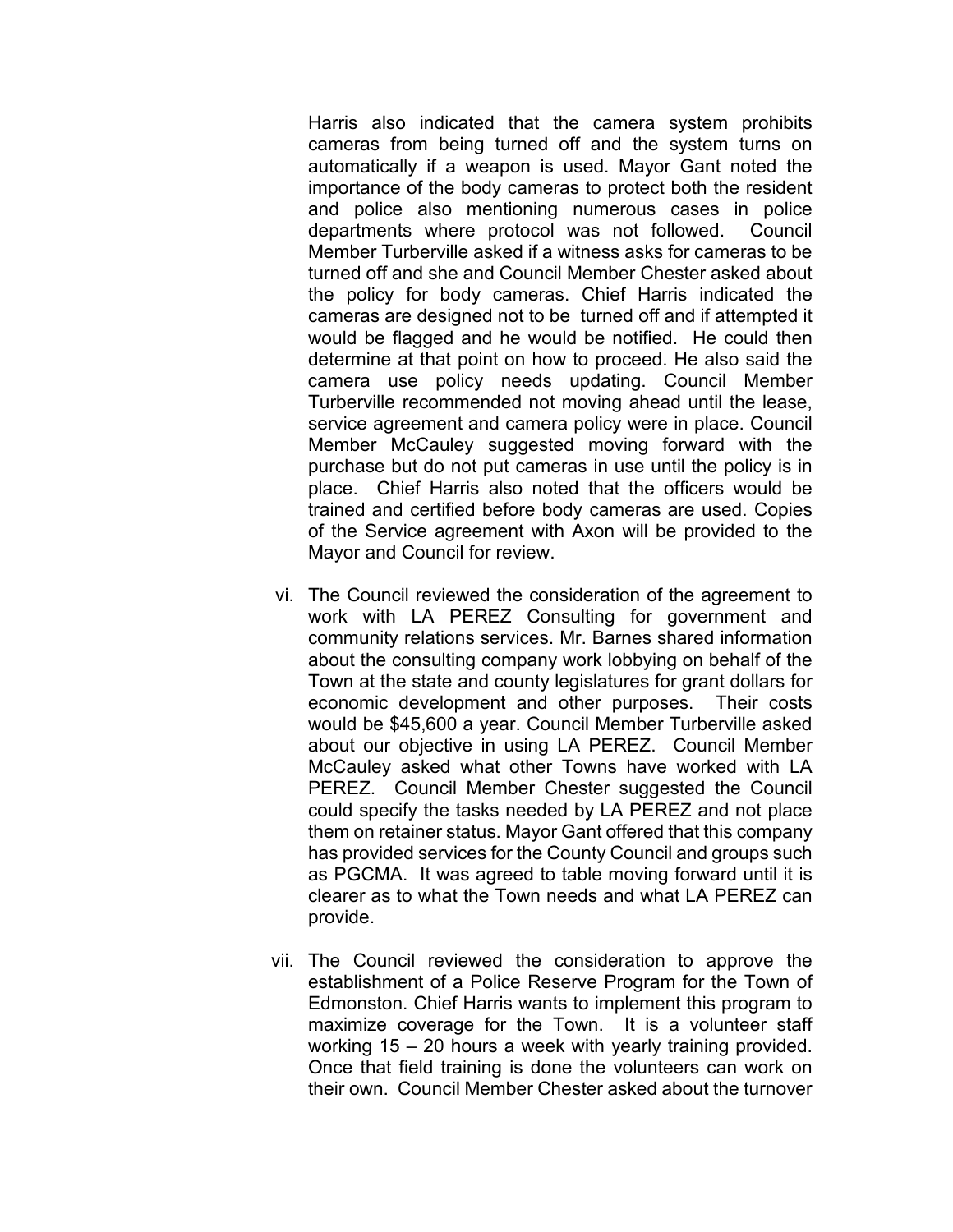with a volunteer staff. Chief Harris said the Town sets the work hours and volunteers benefit because they stay up to date with training that keeps them attached to the police force. Also, volunteers sign an agreement to reimburse the Town if they leave. Mayor Gant has seen this program work in other municipalities and believes it to be beneficial to the reservist and the Town.

- viii. The Council reviewed the consideration of Resolution R-2020-04 authorizing an application to the Maryland National Capital Park and Planning Department, Prince George's County Planning Department, Community Planning Division, Neighborhood Revitalization Section for technical planning services up to \$50,000 at no cost to the Town. Mr. Barnes shared the plan to seek assistance in developing a strategic plan for the Town.
	- ix. The Council reviewed the consideration of an agreement with the Hyattsville Community Development Corporation to install art wraps on 7 electrical boxes located in Edmonston at a cost of \$18,200 (Potential Maryland Arts Commission Grant). Mayor Gant shared the Town did not receive a grant for this project but is still moving forward. Mr. Barnes indicated there will be 7 locations within the Town where artwork will be displayed such as on utility boxes.
	- x. The Council reviewed the introduction of an ordinance amending the Edmonston Town Code, Part 1 Administrative Legislation, Chapter 41, Article 41-2 Conflict of Interest. Mr. Barnes indicated language was updated and clarified addressing private use of the Town vehicle and the removal of metal or other objects deposited in dumpsters provided by the Town. Mayor Gant indicated it will be introduced at tonight's meeting.
- xi. The Council reviewed the introduction of an ordinance repealing Chapter 10, Administration, Article 1 Committees of the Edmonston Town Code. Mr. Barnes indicated language about the assigning of committees by the Mayor was being removed as it is no longer necessary and is outdated.
- xii. The Council reviewed the introduction of a charter resolution amending Article 1 Charter, Section 9 Appointments, power and duties of certain positions, Paragraph C allowing the Chief of Police to appoint police officers, code and police